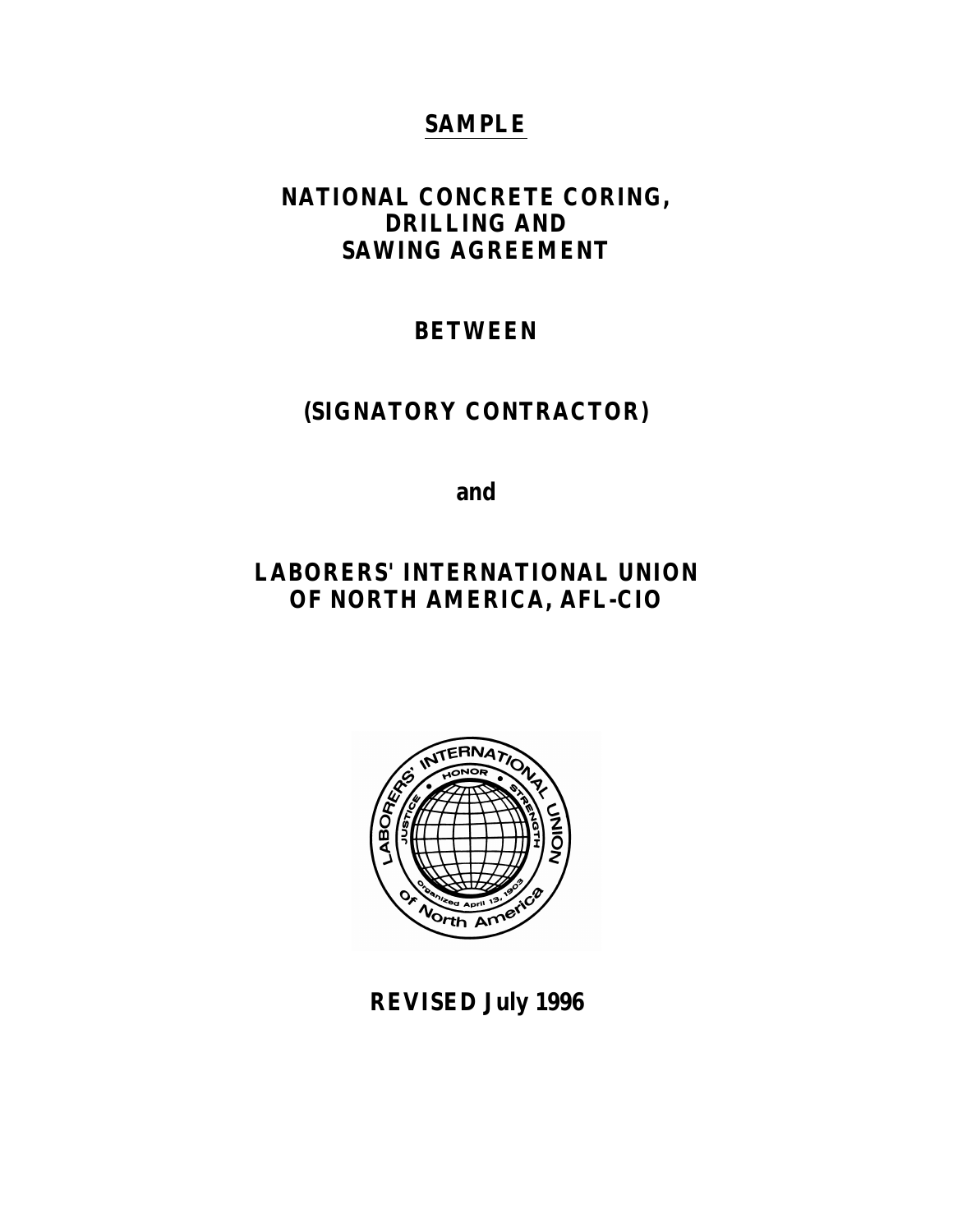# **SAMPLE**

# **NATIONAL CONCRETE CORING, DRILLING AND SAWING AGREEMENT**

# **TABLE OF CONTENTS**

| <b>ARTICLE</b> | TITLE                                      | PAGE         |  |
|----------------|--------------------------------------------|--------------|--|
| $\mathbf I$    | Purpose                                    | $\mathbf{1}$ |  |
| $\mathbf{I}$   | Scope (Coverage)                           | $\mathbf{1}$ |  |
| III            | <b>Union Security and Referral</b>         |              |  |
| IV             | <b>Work Rules</b>                          |              |  |
| V              | <b>Job Notification/Pre-Job Conference</b> | 6            |  |
| VI             | Wage and Fringe Benefits                   | 6            |  |
| VII            | Shift Work, Overtime and Holidays          | 8            |  |
| <b>VIII</b>    | Payday                                     | 9            |  |
| IX             | <b>Union Representation 10</b>             |              |  |
| X              | Safety                                     | 11           |  |
| XI             | No Strike, No Lockout                      | 12           |  |
| XII            | <b>Grievance Procedure</b>                 | 13           |  |
| XIII           | <b>Supersedes Local Agreement</b>          | 14           |  |
| XIV            | Term of Agreement                          | 15           |  |
|                | <b>Acceptance of Agreement</b>             | 15           |  |
|                | ADDENDUM A - Job Notification Form         |              |  |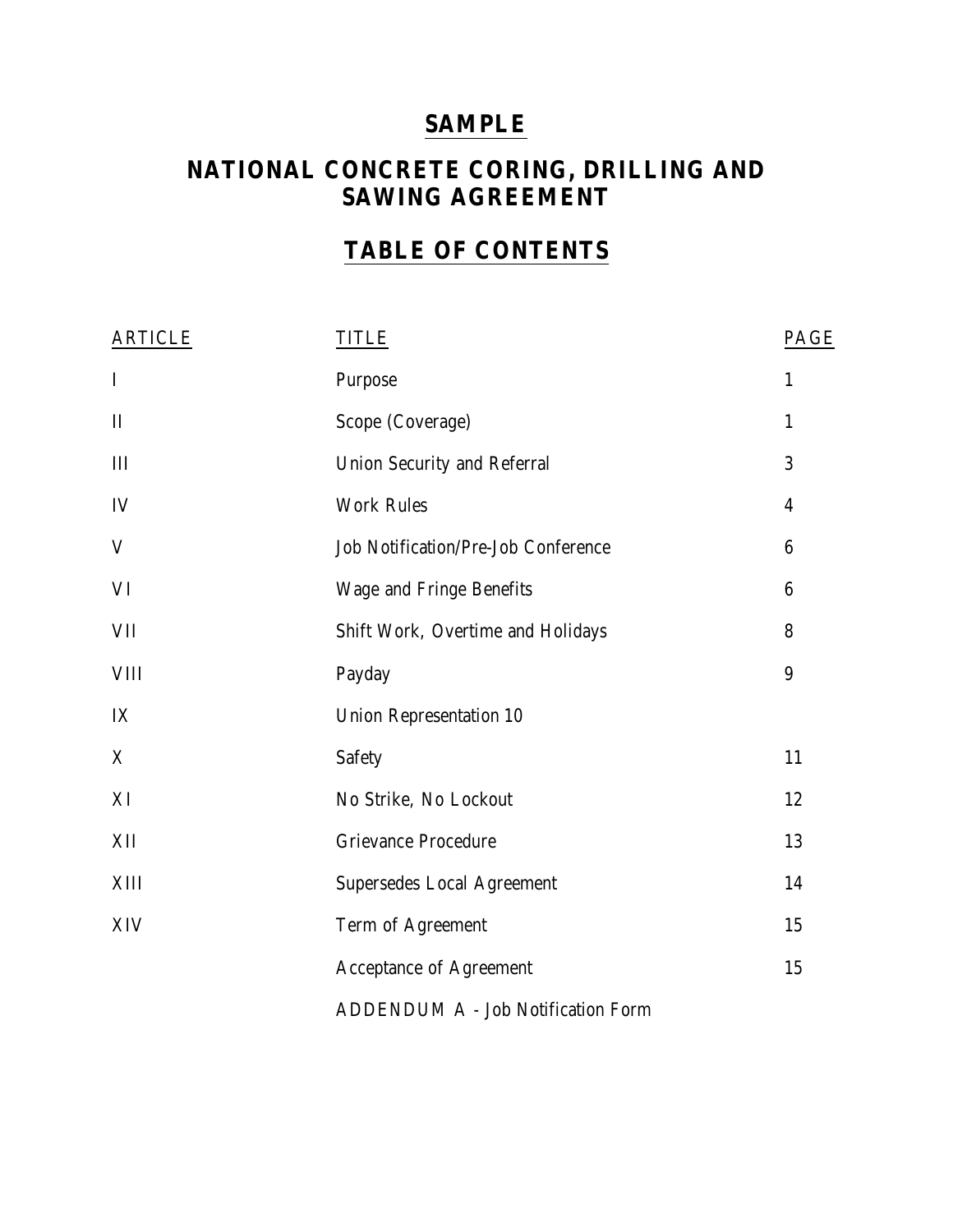## **SAMPLE**

# **NATIONAL CONCRETE CORING, DRILLING AND SAWING AGREEMENT**

THIS AGREEMENT is entered into this \_\_\_\_\_\_\_\_\_ day of \_\_\_\_\_\_\_\_\_\_\_, 19 , by and between SIGNATORY CONTRACTOR, thereinafter referred to as the "Employer") and the Laborers' International Union of North America, AFL-CIO (hereinafter referred to as the "Union").

## **ARTICLE I PURPOSE**

**Section 1.** The Employer is engaged in concrete coring, drilling and sawing operations and in the performance of their present and future contracting, is employing and will employ workmen under the terms of this Agreement.

**Section 2.** The parties desire to stabilize employment in the concrete coring, drilling and sawing industry and; therefore, agree upon wage rates, hours, and conditions of employment. The parties also intend, by this Agreement, to put into practice an effective method to resolve misunderstandings, disputes or grievances and thereby assure continuity of operation for the Employer and continuity of employment for the employee in an atmosphere of industrial peace.

## **ARTICLE II SCOPE (COVERAGE)**

**Section 1.** This Agreement shall cover all concrete coring, drilling and sawing for any purpose in the area of the United States and its territories.

**Section 2.** If any of the provisions of this Agreement shall be held invalid by operation of law, the remainder of this Agreement shall remain in full force and effect, and the parties agree to meet to attempt to negotiate a legal rearrangement of any of the provisions of this Agreement hereinafter deemed illegal.

**Section 3.** It is recognized by the parties that certain projects may require terms and conditions that are different from this Agreement. In order to accommodate these projects the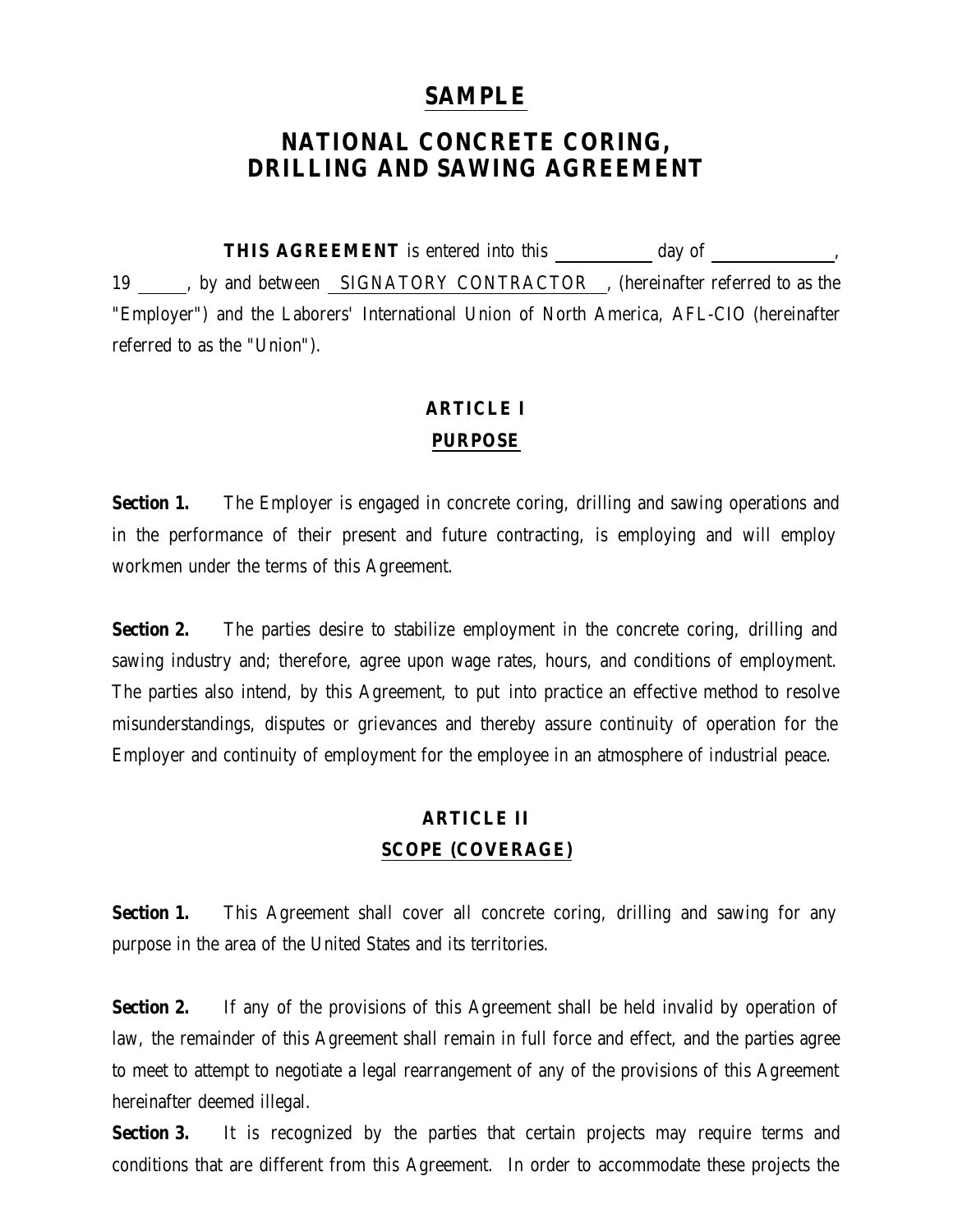#### **Page 3**

parties, by mutual consent, may negotiate provisions for them on a job-by-job basis. No Employer or representative of the Union is authorized in any manner to modify, amend, or alter this Agreement without the approval of all parties to this Agreement except as provided for in Article VI.

**Section 4.** Subcontractors performing work at the project shall become signatory to and be bound by the terms and conditions of this Agreement. It is understood that qualified union, competitive subcontractors may not be available. It this is the case, the Union will endeavor to locate suitable, qualified, competitive union subcontractors to perform the work. If in seven (7) days the Union is unable to locate such qualified, competitive union subcontractors, it is understood and agreed that the Employer may employ a non-signatory subcontractor who shall become signatory to this Agreement prior to starting work.

**Section 5.** The Employer recognizes the Union as the exclusive representative of all employees performing work covered by this Agreement. Classifications of personnel excluded from coverage under this Agreement shall include, but not be limited to, executives, civil engineers and their helpers, master mechanics, timekeepers, office workers or any employee of the Employer above the rank of working foreman and all other supervisors as are defined in the National Labor Relations Act.

**Section 6.** The Employer retains full and exclusive authority for the management of its operations. The Employer shall direct his working forces at his sole prerogative, including, but not limited to, hiring, promotion, transfer, layoff or discharge for cause. No rules, customs, or practices shall be permitted or observed which limit or restrict production, or limit or restrict the working efforts of employees. The Employer may utilize the most efficient methods or techniques of construction, tools, or other labor-saving devices. There shall be no limitations upon the choice of materials or design. The Employer shall schedule work and shall determine when overtime shall be worked. The foregoing enumeration of management rights shall not be deemed to exclude other functions not specifically set forth. The Employer, therefore, retains all legal rights not specifically covered by this Agreement.

**Section 7.** In referring to employees in this Agreement, the masculine gender is used for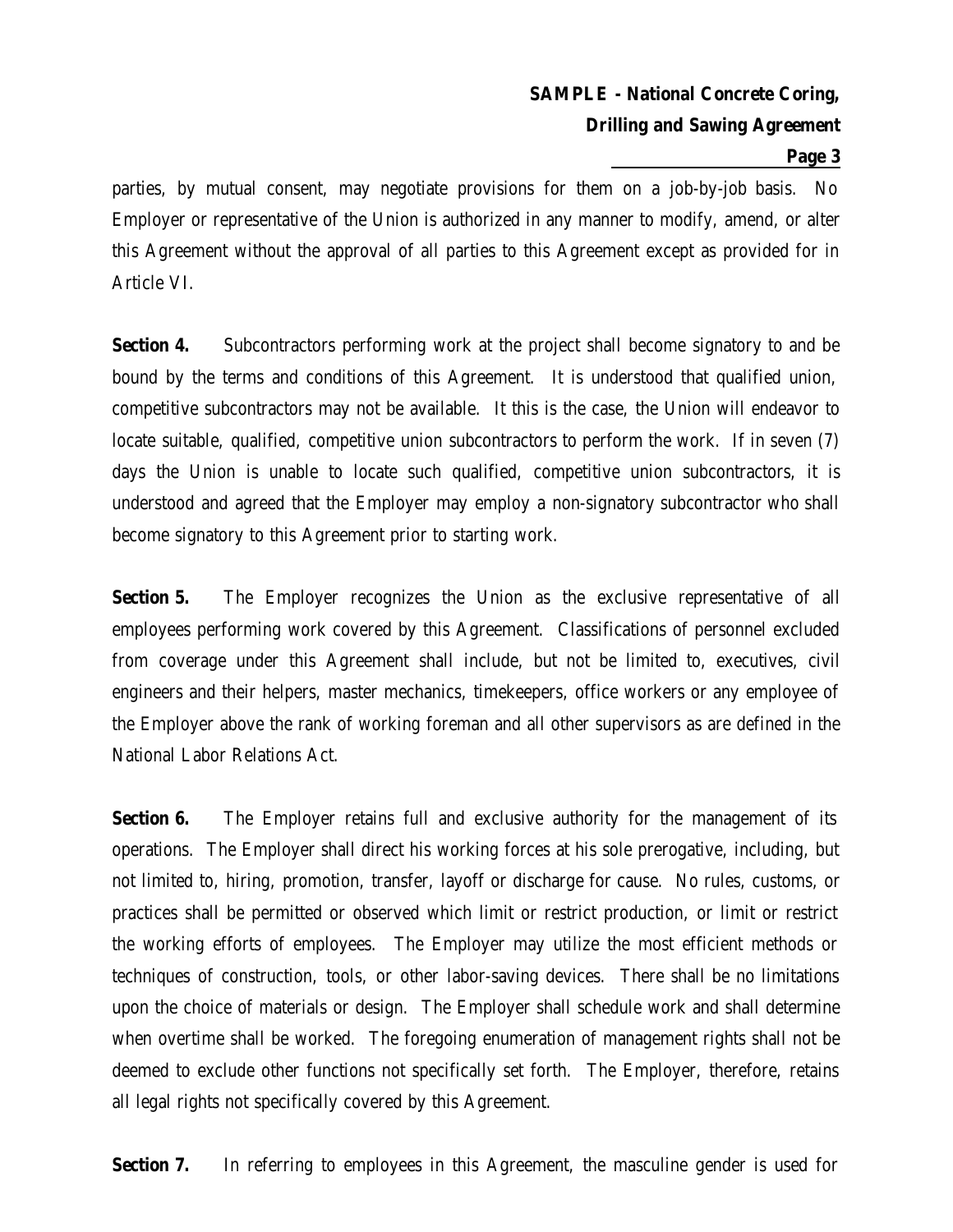convenience only and shall refer to both males and females.

# **ARTICLE III UNION SECURITY AND REFERRAL**

**Section 1.** As a condition of employment, commencing on the eighth (8th) day following the beginning of employment or the effective date of this Agreement, whichever is later, any employee covered by this Agreement shall be required to acquire and, for the duration of his employment, maintain membership in the Union and remain current in the payment of financial obligations to the Union to the extent enforceable under law.

**Section 2.** Upon the written request of the Union, the Employer shall terminate the services of any employee who is in violation of the foregoing condition of employment.

**Section 3.** This Section shall not apply in states that have "Right to Work" laws.

**Section 4.** Either party to this Agreement shall have the right to reopen negotiations pertaining to this Article when the laws applicable thereto have been changed by giving the other party thirty (30) days written notice.

**Section 5.** The Employer agrees to recognize the referral procedures established or negotiated by the local union provided they comply with existing State and Federal laws, Executive Orders, and other rules or regulations governing civil rights to ensure that there shall be no discrimination in employment against any employee or applicant for employment because of race, creed, color, sex, age or national origin. In hiring workers, the Employer shall retain the right of rejection of any applicant and the determination of the number of workers required.

**Section 6.** The Employer shall have the right to employ a number of key employees. Key employees are defined as a limited number of regular employees who have the experience and qualifications necessary to do the work, and who are necessary to the Employer's efficiency in carrying out the work covered by this Agreement. The Employer shall furnish the Union with the names and social security numbers of all key employees when employed on the job.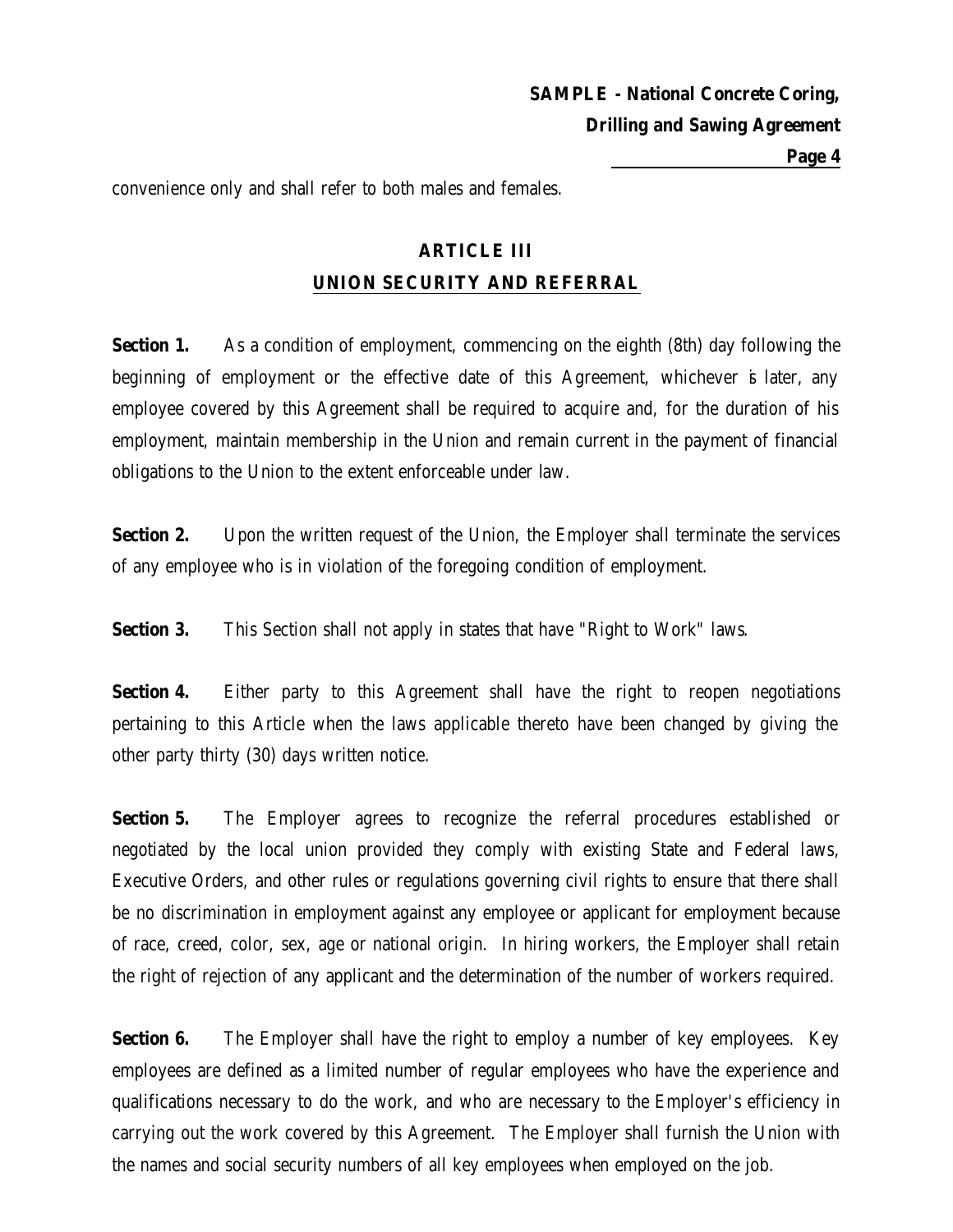**Section 7.** When the Employer requires any new employees or classifications covered by this Agreement, it may first call the Union to fill its request for employees who have had experience within the coverage of Article II, Section 1. If the Union is unable to furnish the experienced personnel needed by the Employer within twenty-four (24) hours, then the Employer may fill the requirements through its own source. In either event, when any employee is hired, his name, social security number, and the date of hire will be forwarded to the Union at time of hire.

## **ARTICLE IV WORK RULES**

**Section 1.** The selection of craft foremen shall be the responsibility of the Employer, it being understood that in the selection of such foremen, the Employer will give consideration to qualified workers available in the local area. After giving such consideration, the Employer may select such workers from other areas. Foremen and general foremen shall take orders from individuals designated by the Employer.

**Section 2.** There shall be no limit on production by workmen nor restrictions on the full use of tools or equipment.

**Section 3.** Security procedures for control of tools, equipment and materials are solely the responsibility of the Employer.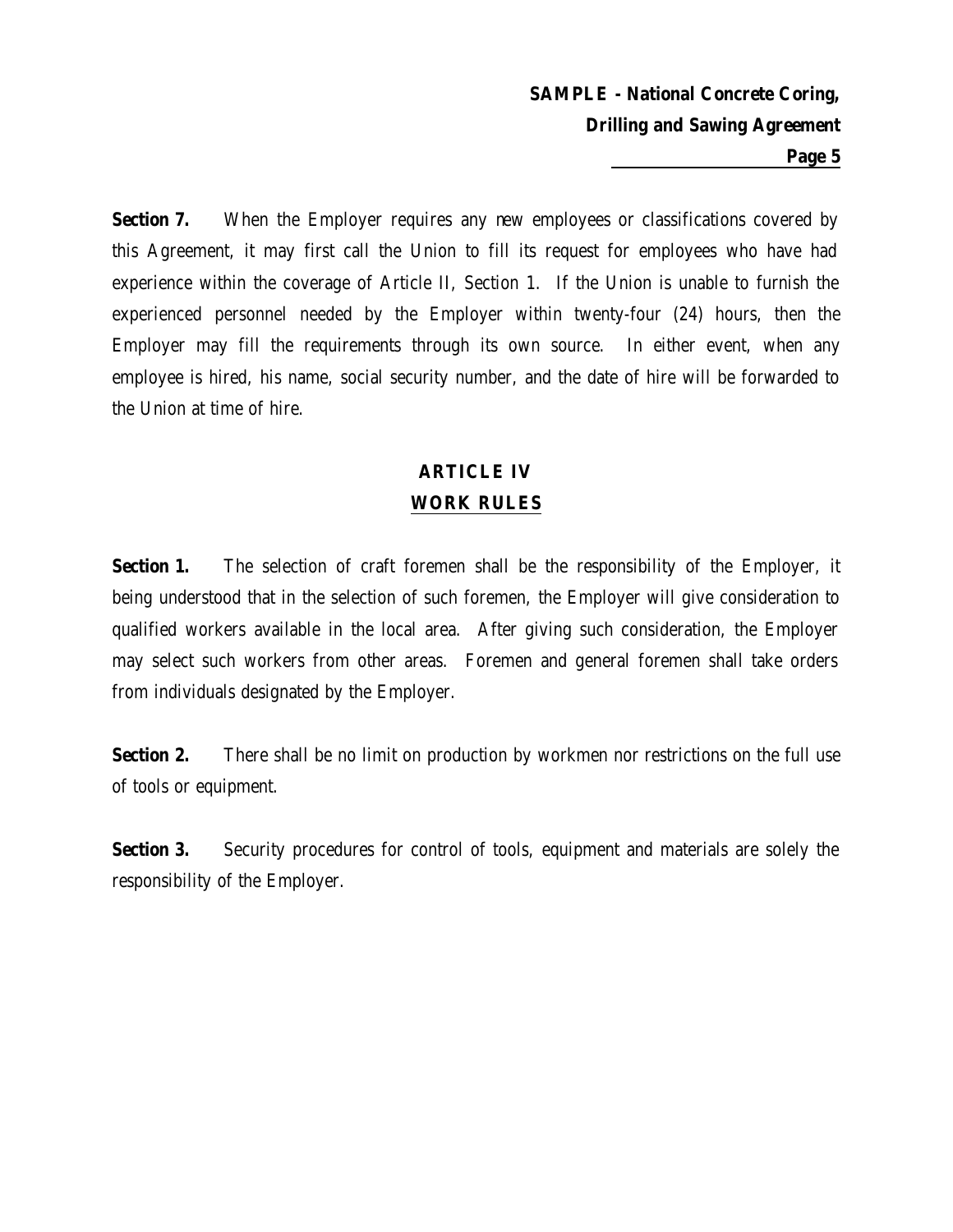**Section 4.** Workmen shall be at their place of work at the starting time and shall remain at their place of work performing their assigned functions under the supervision of the Employer until quitting time. Designated locations for starting and quitting purposes will be determined by the Employer or at a pre-job conference, if any. The parties reaffirm their policy of a fair day's work for a fair day's wage.

**Section 5.** Slowdowns and featherbedding practices will not be tolerated. Such practices shall be just cause for discharge and shall not be subject to the grievance procedure in this Agreement.

**Section 6.** If the Employer elects, he may work shift work as hereinafter provided. The Employer shall determine the number of employees to be assigned to each of the shifts as established.

**Section 7.** There will not be any organized coffee breaks, rest periods or other nonworking time established during working hours except as required by Federal and State laws.

**Section 8.** In the event an employee is off work on account of illness or accident, he shall notify the Employer during working hours of the day prior to returning to work.

**Section 9.** When employees report to work as scheduled and are not given the opportunity to work because none is available, or where such employees were not notified at the end of the shift, they shall be paid two (2) hours' reporting time. When employees start to work, they shall be paid not less than four (4) hours' pay unless prevented from working by factors beyond the control of the Employer. In the event of inclement weather, employees shall be paid for actual time worked. When employees work more than four (4) hours, they shall be paid for actual hours worked.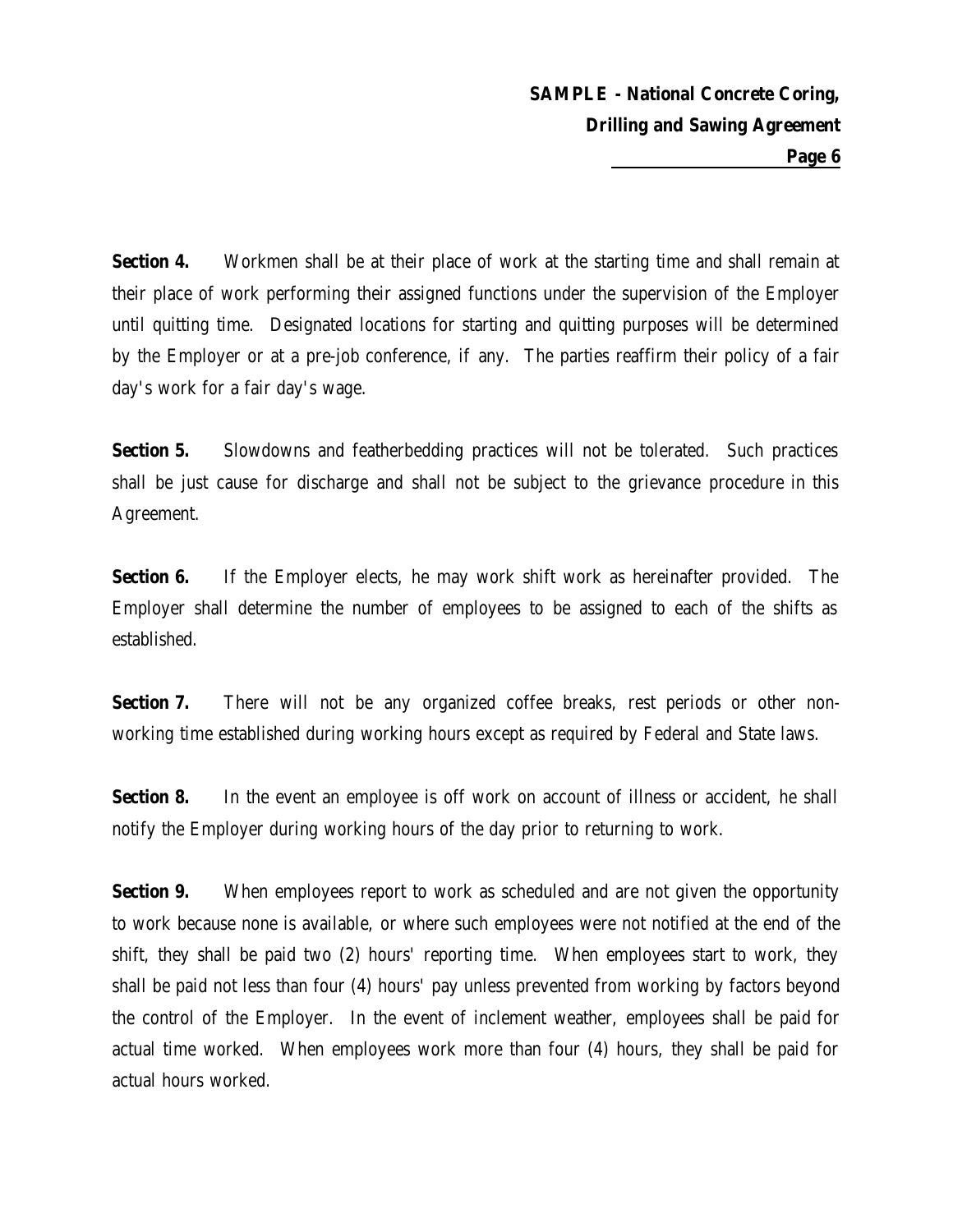**Page 7**

### **ARTICLE V**

### **JOB NOTIFICATION/PRE-JOB CONFERENCE**

**Section 1.** Prior to the commencement of any project under this Agreement, the Employer agrees to make written notification to the Union at International Headquarters, 905 - 16th Street, N.W., Washington, DC 20006; Telephone: (202) 737-8320, Fax: (202) 737-2754. This notification will include all the information specified on the Addendum A, Job Notification Form.

**Section 2.** Employers and representatives of the International Union, District Council and/or local union having jurisdiction shall hold a pre-job conference so that the start and continuation of work may progress without interruption. It shall be the purpose of the pre-job conference for the Employer and the Union to agree on such matters as the length of the work week, the number of key employees to be brought in, the number of employees employed, the method of referral, the check-off of union dues, initiation fees or agency shop fees, the applicable wage rates and fringe benefit contributions in accordance with the local agreement, as well as review the site plan, site safety and health plan, site control, air monitoring, and all other aspects pertaining to the project; provided that it is agreed that the interpretation shall be a matter for the principal parties hereto.

# **ARTICLE VI WAGE AND FRINGE BENEFITS**

**Section 1.** When an Employer enters an area where wages, working conditions and fringe benefits affecting employees have been negotiated and legally established pursuant to a bona fide collective bargaining agreement, the Employer will be presented with such evidence by the Union and the Employer will, subject to the provisions of the Concrete Coring, Drilling and Sawing Agreement, conform his operations accordingly.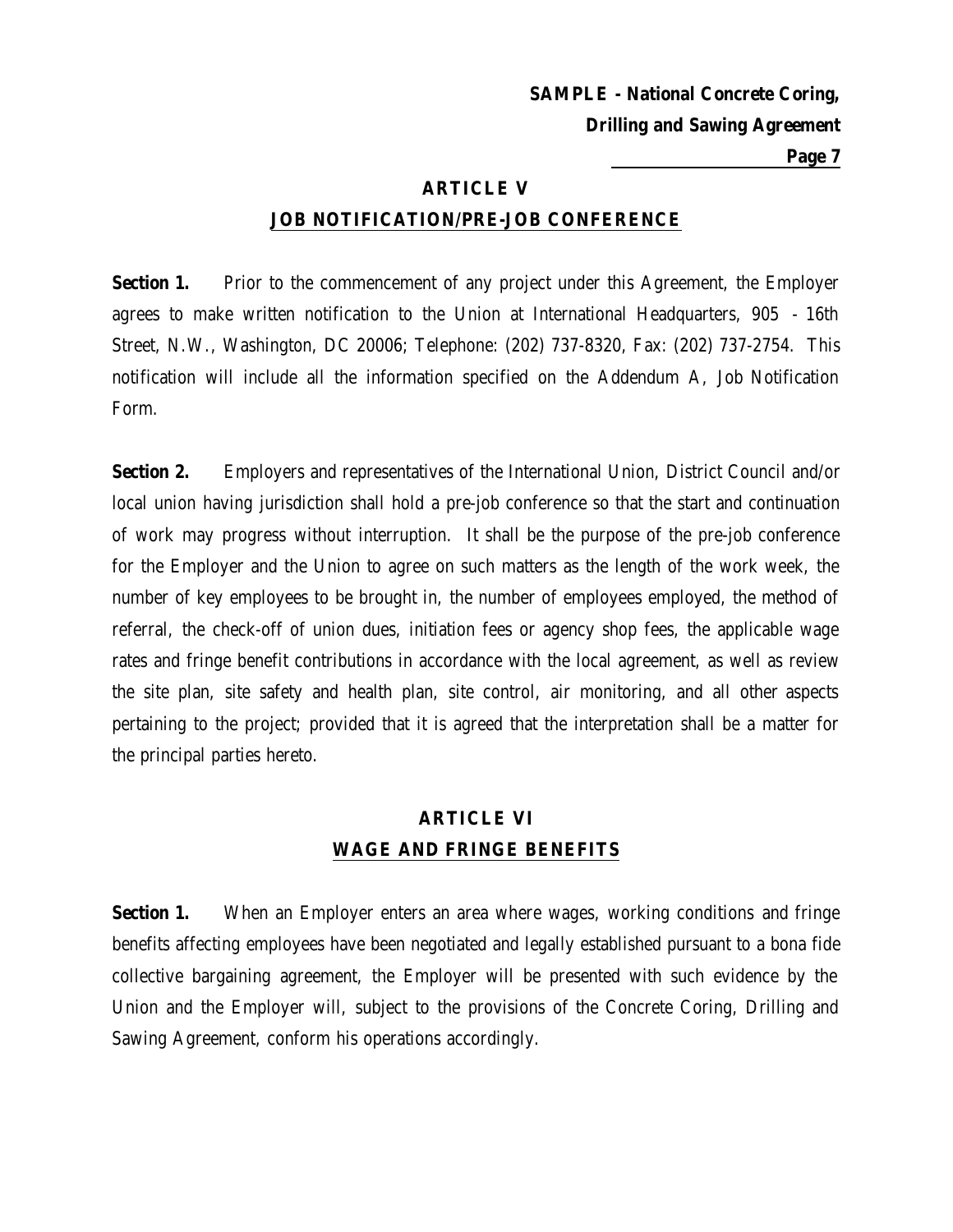#### **Page 8**

**Section 2.** After the Employer's operation has commenced in any particular area, no subsequent change in wages, or fringe benefit contributions in such area will become effective insofar as the Employer is concerned, except to the extent that any such change in wages or fringe benefit contributions shall have been agreed upon in accordance with the effective date agreed upon in negotiations between the local union having jurisdiction over the area and a recognized agent of the Employer in such area.

**Section 3.** The Employer will pay the specified contractual rate for all classified jobs contained in the applicable area collective bargaining agreement, if any.

**Section 4.** The Employer shall pay only to employee fringe benefit funds that have been legally negotiated and established by a local collective bargaining agreement (such as pension, pension annuities, health and welfare, training, vacation, etc.)

**Section 5.** Not withstanding the terms of any local agreement, the Employer shall make the employee benefit contributions for the Employer's key employees to the trust funds designated by the key employees as their home trust funds, and shall not be obligated to contribute for the key employees to any other trust funds, provided that the trust funds so designated agree to accept the contributions and credit the key employees for those contributions in accordance with the trust funds' rules. The contributions shall be at the customary rates set by the home trust funds. In the event that a key employee's designated trust fund refuses to accept such contributions the Employer shall immediately inform the Union and the key employee. The key employee may then designate another trust fund for receipt of his contributions at that fund's customary rates. The key employees for whom contributions are made in accordance with this Section to their designated trust funds shall look only to those trust funds for benefits earned under this agreement.

**Section 6.** The Employer hereby adopts and agrees to be bound by the written terms of such legally established local trust agreements specifying the detailed basis on which payments are to be made into, and benefit paid out of, such trust funds. The Employer authorizes the parties to such local trust agreements to appoint trustees and successor trustees to administer the trust funds and hereby ratifies and accepts the trustees so appointed as if made by the Employer.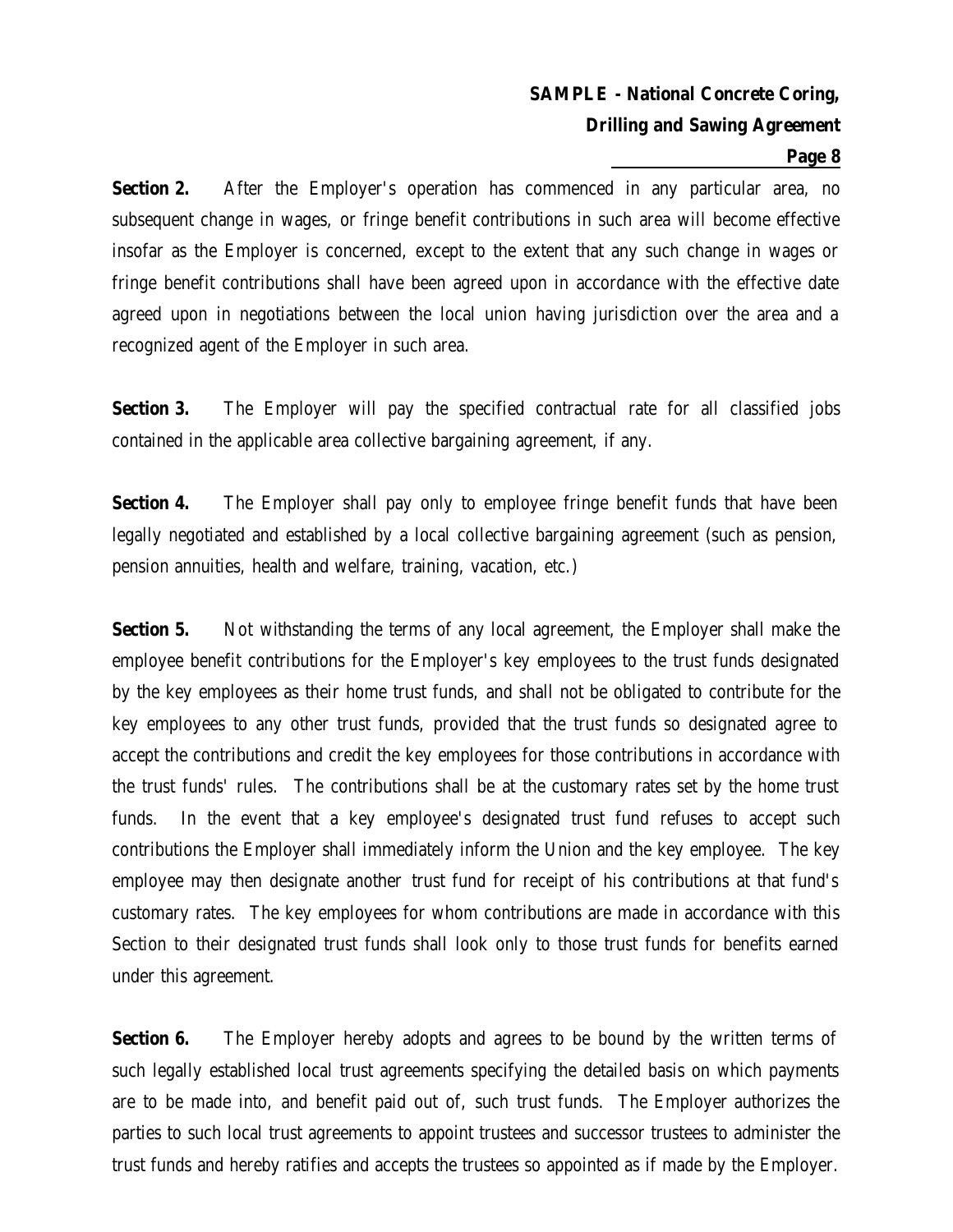#### **Page 9**

 Nothing contained in this paragraph is intended to require the Employer to become a party to, nor be bound by, the local collective bargaining agreement, except for the fringe benefit fund contributions as required herein, nor is any signatory Employer required to become a member of any employer group or association as a condition for making such contributions. Industry promotion funds, for purposes of this Agreement, are not considered employee fringe benefits, and need not be paid by the Employer. Where the local agreement provides for lump sum payments for fringe benefits, funds, and industry promotion funds, the Employer shall not be compelled to pay the lump sum payment but shall only pay the hourly amount covering the fringe benefit and training portion of the payment.

**Section 7.** When the wages and working conditions in an area are mutually considered to be contrary to the best interest of the industry then the Employer signatory hereto and the Union agree that they will enter direct negotiations to establish hours of work, wage rates, fringe benefits, working conditions, referral conditions, and all other financial considerations of employment as an appendix to this Agreement.

**Section 8.** The Employer agrees to submit to the Laborers Employers Cooperation and Education Trust ("LECET") the amount of five cents (\$.05) per hour for all hours worked by all employees of the Employer covered by this Agreement, unless the applicable local agreement requires a contribution to a regional or local LECET, in which case the regional or local agreement provision shall apply.

# **ARTICLE VII SHIFT WORK, OVERTIME, AND HOLIDAYS**

**Section 1.** Shifts shall be established for a minimum of three (3) days. When two (2) or three (3) shifts are worked, the first or day shift shall be established on an eight (8) hour basis, the second shift shall be established on a seven and one-half (7 1/2) hour basis, and the third shift shall be established on a seven (7) hour basis. The pay for the second and third shifts shall be the equivalent of eight (8) hours' pay including the appropriate fringe benefits at the employee's regular hourly rate.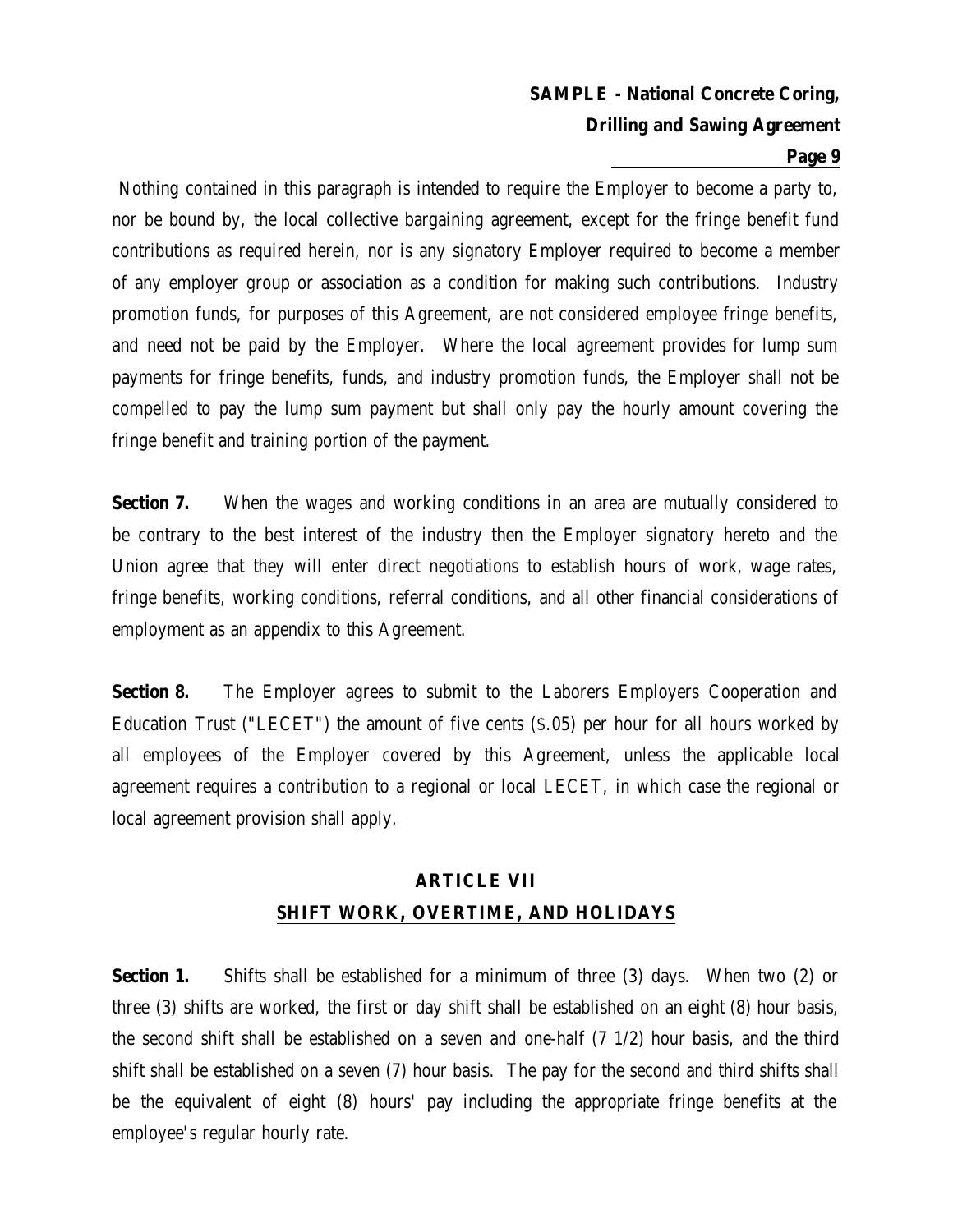### **Page 10**

**Section 2.** The straight-time work week shall be considered to start with the day shift on Monday and end with the conclusion of the second or third shift for the fifth day. In the event the second or third shift of any regular work week shall extend into a holiday, employees shall be paid the regular shift rate.

**Section 3.** When conditions require, the Employer and the Union may revise these shiftwork provisions to meet the requirements of a particular project.

**Section 4.** All work performed by an employee in excess of eight (8) hours in any twentyfour (24) hour period shall be paid at one and one-half (1 1/2) times his regular rate. All work performed by an employee in excess of forty (40) hours in a work week shall be paid for at one and one-half (1 1/2) times his regular rate. No employee will be required to work in excess of sixteen (16) consecutive hours during any twenty-four (24) hour period. In addition, variations in local agreement overtime provisions may be established by mutual agreement. In no case shall the overtime rate exceed double the straight-time hourly rate of pay.

**Section 5.** Overtime is not to be demanded of the Employer by the Union on any employee covered by this Agreement as a condition of employment.

**Section 6.** Holidays shall be recognized in accordance with the applicable local agreements.

# **ARTICLE VIII PAYDAY**

**Section 1.** Wages due shall be paid to all employees weekly, not later than on Friday and shall be paid before the end of the work shift. Not more than three (3) days' wages may be withheld. Payment may be made by check. If employees are discharged or laid off, they shall be paid in full provided they are present at the job or place where they are employed. Employees who voluntarily terminate their employment shall be paid by the next payday at their regular place and time of pay. At the request of such employee, the Employer may mail their checks.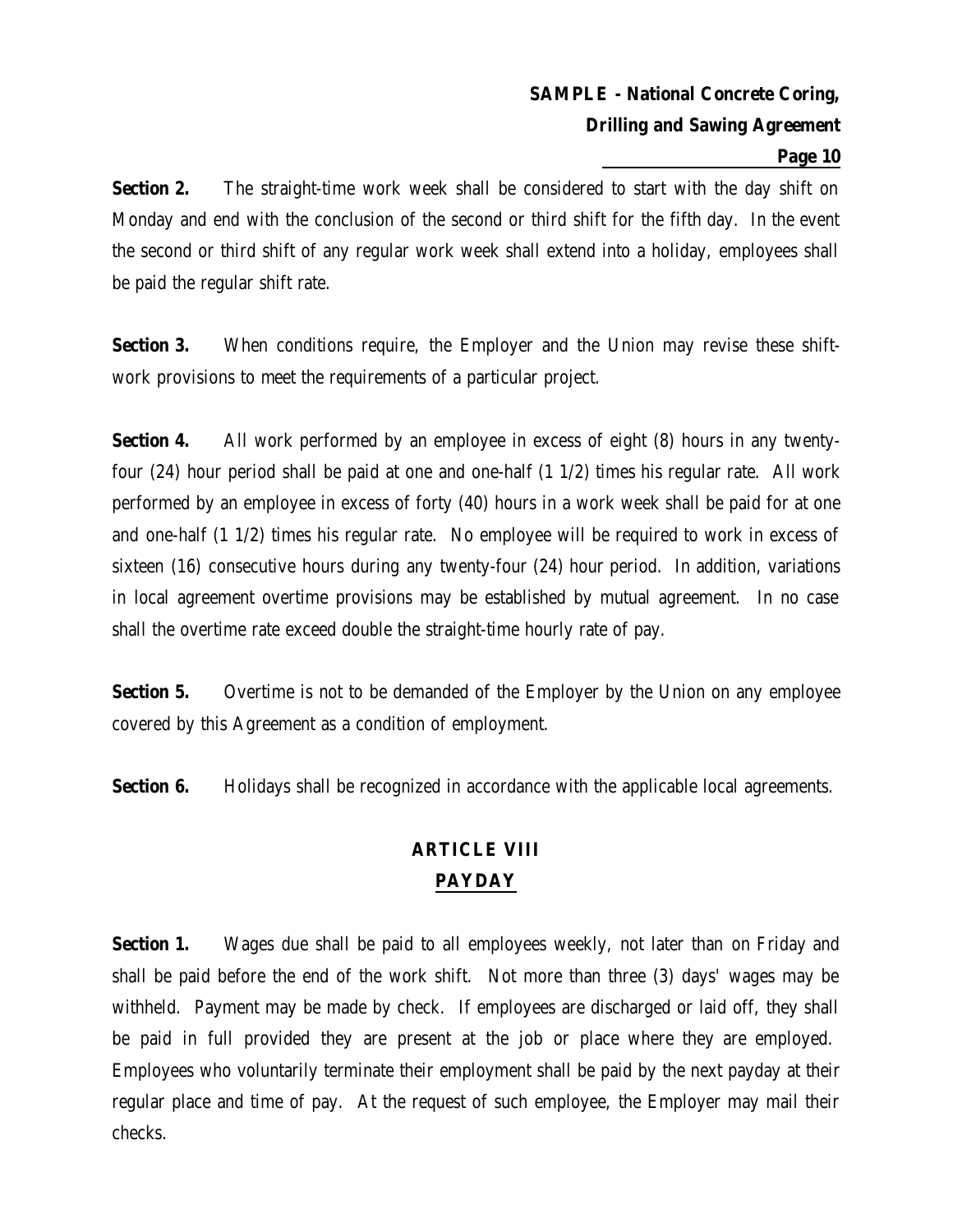## **ARTICLE IX UNION REPRESENTATION**

**Section 1.** Authorized representatives of the Union or its affiliated local union shall have access to jobs covered by this Agreement, providing they do not unnecessarily interfere with the employees or cause them to neglect their work, and further provided such representatives comply with visitor and security rules established for the project.

**Section 2.** The Business Representative for each local union shall have the right to designate a working steward. Such designated stewards shall be qualified employees assigned to a crew and shall perform the work of the craft. Under no circumstances shall there be a non-working steward. The Union may appoint a steward for each shift. When overtime is worked, a steward shall be on the job.

**Section 3.** The working steward will be paid at the applicable wage rate for the job classification in which such employee is performing work and shall be last laid off providing he is capable of performing the remaining work. The working steward will not be entitled to any other preferential treatment by the Employer and will be subject to discipline (including discharge) to the same extent as are other employees.

**Section 4.** The Employer will give prior notice to the Union if it becomes necessary to discharge the steward and the Employer will immediately send such notice in writing to the Union stating the reasons for discharge. The Employer will permit the steward sufficient time to perform the duties inherent to a steward's responsibilities.

**Section 5.** The steward's duties shall not include hiring and termination nor shall he abuse any interference with work progress.

**Section 6.** Each steward shall be concerned with the employees of their immediate Employer and not with the employees of any other Employer working nearby.

## **ARTICLE X**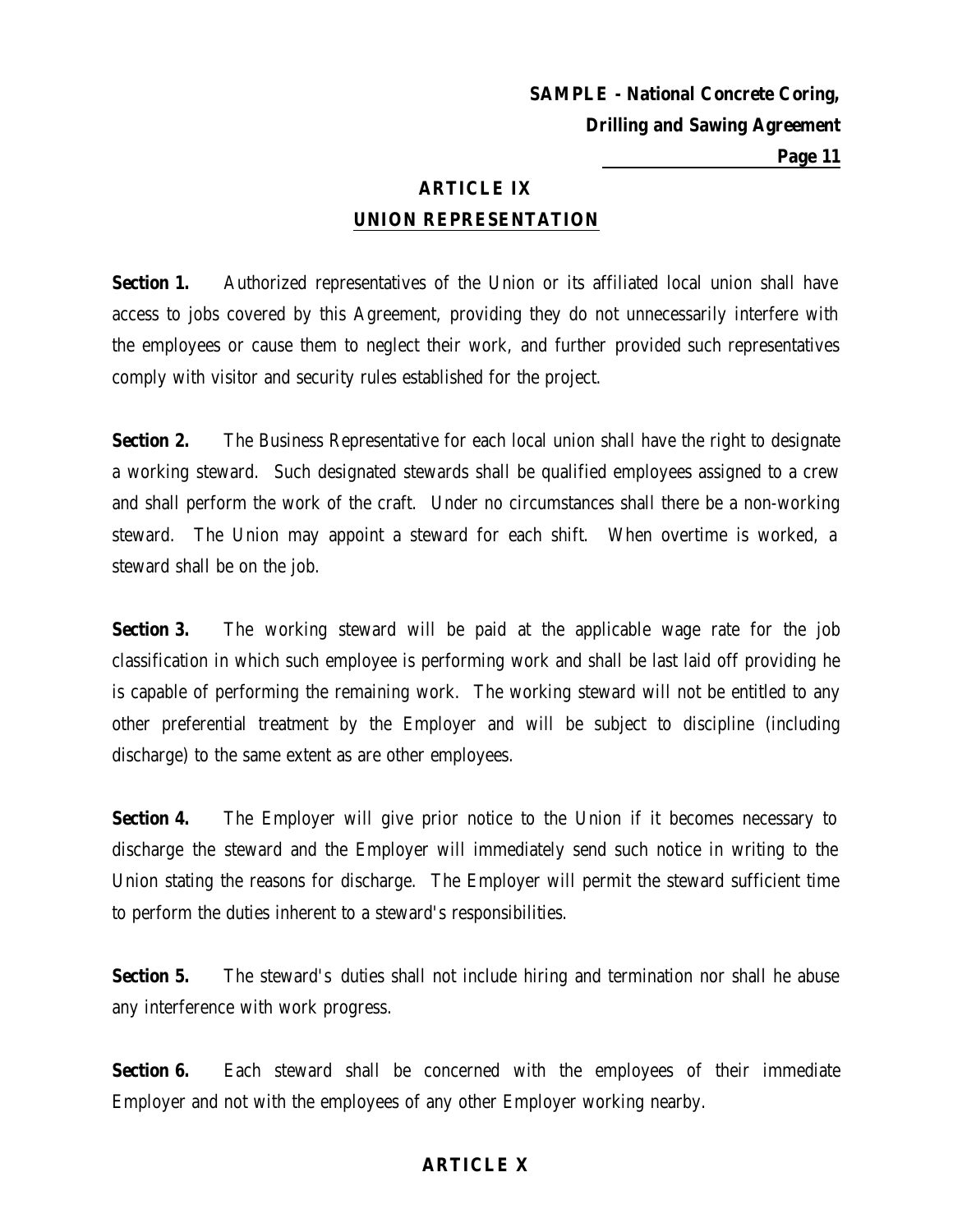### **SAFETY**

**Section 1.** The Employer and the Union agree to cooperate in developing a safety attitude among the employees and to work toward achieving compliance with applicable Federal and State Laws and regulations. Employees who do not use the reasonably required personal protective equipment furnished by the Employer, or who disregard the reasonable project safety, housekeeping or equipment regulations, will be subject to disciplinary action by the Employer, including discharge. No other procedures or regulations, modifying this provision, on specific job locations, will be implemented without mutual consent of the Union and the Employer. These rules and regulations will be published and posted at conspicuous places throughout the project.

**Section 2.** It shall be the exclusive responsibility of each Employer on a job site to which this Agreement applies, to assure safe working conditions for its employees as well as employee compliance with any safety rules contained herein or established by the Employer. Nothing in this Agreement will make the Union liable to any employees or to any other persons in the event that injury or accident occurs.

**Section 3.** When an Employer considers it necessary to shut down a job to avoid the possible loss of human life, because of any emergency situation that could endanger the life and safety of an employee, in such cases, employees will be compensated only for the actual time worked, except as required by Federal or State Laws.

## **ARTICLE XI NO STRIKE, NO LOCKOUT**

**Section 1.** During the term of this Agreement there shall be no strikes, picketing, work stoppages, slowdowns, or other disruptive activity for any reason by the Union, its applicable local union(s), or by any employee and there shall be no lockout by the Employer.

**Section 2.** The Union and its applicable local union(s) shall not sanction, aid or abet, encourage or continue any work stoppage, strike, picketing or other disruptive activity at the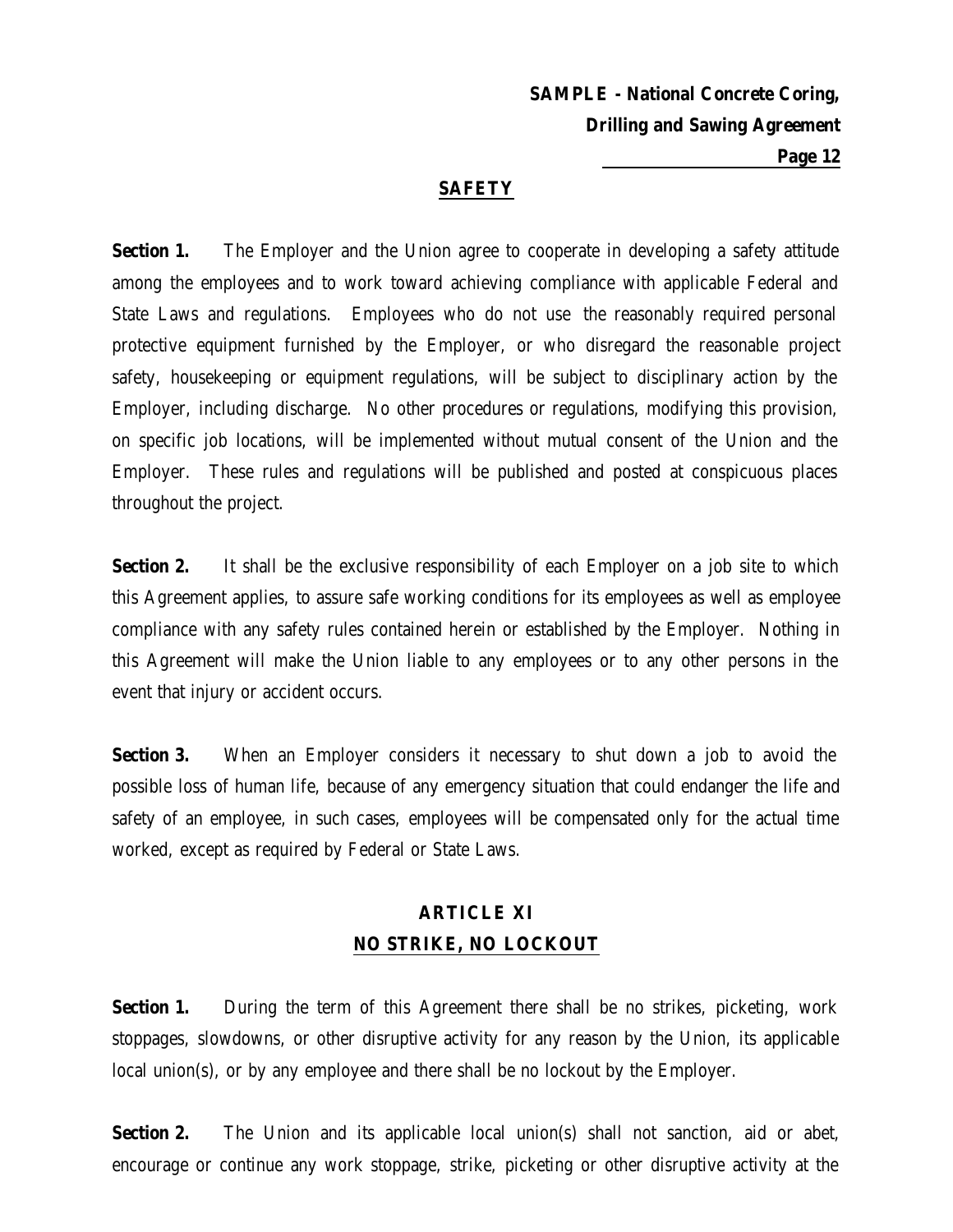Employer's project site and shall undertake all reasonable means to prevent or to terminate any such activity. No employee shall engage in activities which violate this Article. Any employee who participates in or encourage any activity which interferes with the normal operation of the project shall be subject to disciplinary action, including discharge.

**Section 3.** Neither the Union or its applicable local union(s) shall be liable for acts of employees for which it has no responsibility. The International Union General President will immediately instruct, order , and use the best efforts of his office to cause the local union(s) to cease any violations of this Article. The principal officer or officers of a local union will immediately instruct, order, and use the best efforts of their office to cause the employees the local union represents to cease any violations of this Article. A local union complying with this obligation shall not be liable for unauthorized acts of the employees it represents. The failure of the Employer to exercise its right in any instance shall not be deemed a waiver of its right in any other instance.

**Section 4.** This no strike, no lockout, commitment is based upon the agreement by both parties to be bound by the grievances and arbitration provisions in this Agreement. The parties also agree that a breach of this no strike, no lockout provision shall constitute a breach of the entire agreement.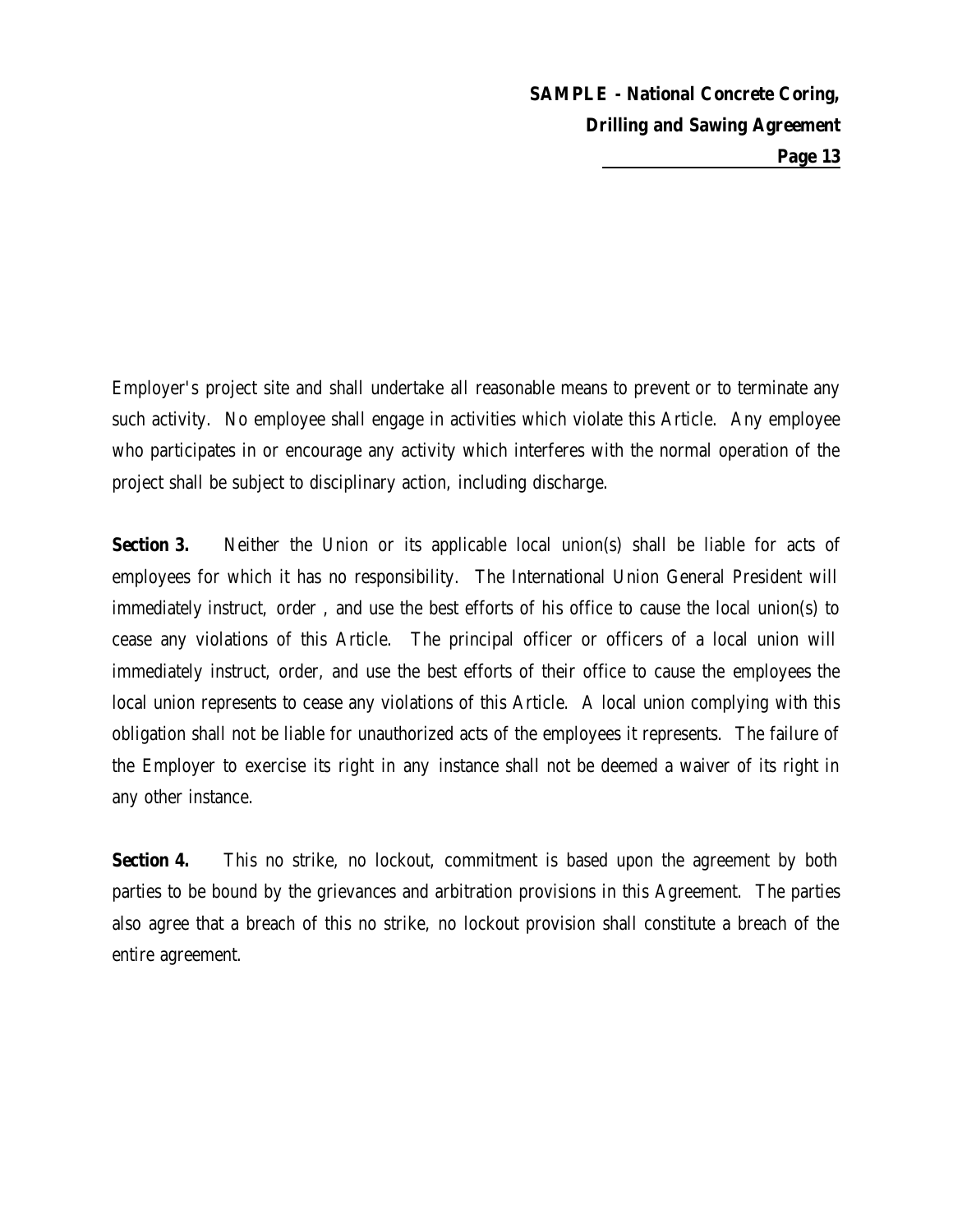#### **Page 14**

**Section 5.** Notwithstanding the above, the Union has the right to strike a delinquent Employer for non-payment of wages and fringes provided the Employer received five (5) days notice of such intended action.

# **ARTICLE XII GRIEVANCE PROCEDURE**

**Section 1.** It is specifically agreed that in the event any disputes arise out of the interpretation or application of this Agreement, excluding questions of jurisdiction of work, the dispute(s) shall be settled by means of the procedure set forth herein. No such grievance shall be recognized unless called to the attention of the Employer by the Union or to the attention of the Union by the Employer within ten (10) calendar days after the alleged violation was committed.

**Section 2.** A grievance shall be settled according to the following procedure:

**STEP 1**: This dispute shall be referred to the Business Manager of the local union involved or his designated representative and the Project Superintendent and/or the Employer's representative at the project.

**STEP 2.** In the event that the Business Representative of the local union and the Project Superintendent and/or the Employer's representative at the project site cannot reach agreement within ten (10) calendar days after a meeting is arranged and held, the matter shall be referred to the International Union and the Labor Relations Representative of the responsible Employer.

**STEP 3.** In the event that the International Representative and the Labor Relations Representative of the Employer are unable to resolve the dispute within ten (10) calendar days after completion of Step 2, it shall be referred, in writing, to the General President of the Union and the home office representative of the Employer.

**STEP 4.** If the dispute is not resolved within ten (10) calendar days after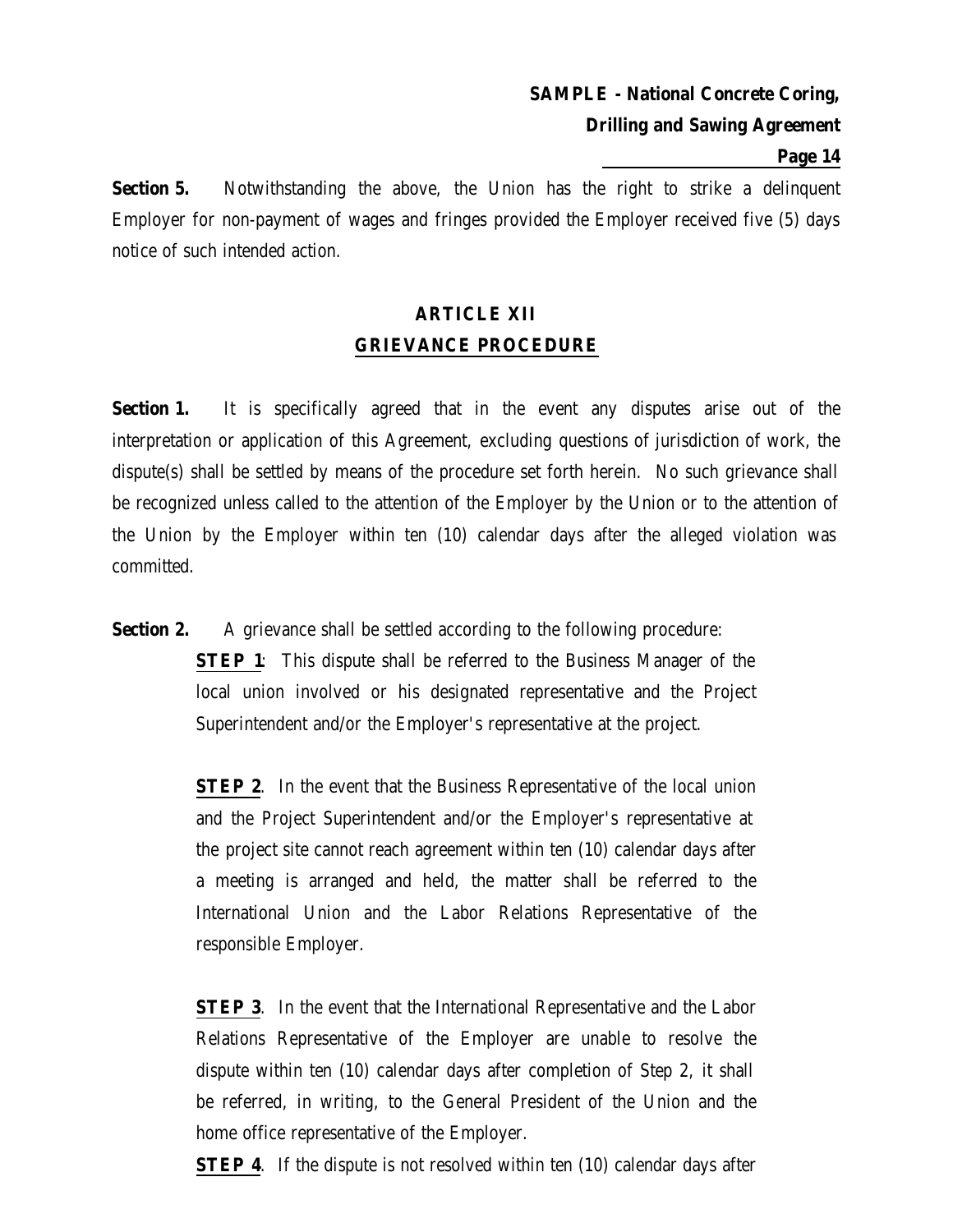#### **Page 15**

completion of Step 3, the Employer and the Union shall choose a mutually agreed upon Arbitrator for final and binding arbitration. The impartial Arbitrator shall be selected from a panel of arbitrators submitted by and in accordance with the rules and regulations of the American Arbitration Association. The decision of the Arbitrator shall be binding upon all parties. The Arbitrator shall have no authority to change, amend, add to or detract from any of the provisions of this Agreement. The expense of the impartial Arbitrator shall be borne equally by the Employer and the Union.

**Section 3.** The time limits specified in any step of the grievance procedure may be extended by mutual agreement of the parties initiated by the written request of one party to the other, at the appropriate step of the grievance procedure. However, failure to process a grievance, or failure to respond in writing within the time limits provided above, without a request from an extension of time, shall be deemed a waiver of such grievance to the other without prejudice, or without precedent to the processing of and/or resolution of life or similar grievances or disputes.

**Section 4.** In order to encourage the resolution of disputes and grievances at Section 1 and 2 of this grievance procedure, the parties agree that such settlements shall not be precedentsetting.

# **ARTICLE XIII SUPERSEDES LOCAL AGREEMENT**

**Section 1.** Except as otherwise provided in this Agreement, any provisions of a local or area collective bargaining agreement which may be in conflict with the provisions contained herein shall be considered subordinate to this Agreement.

# **ARTICLE XIV TERM OF AGREEMENT**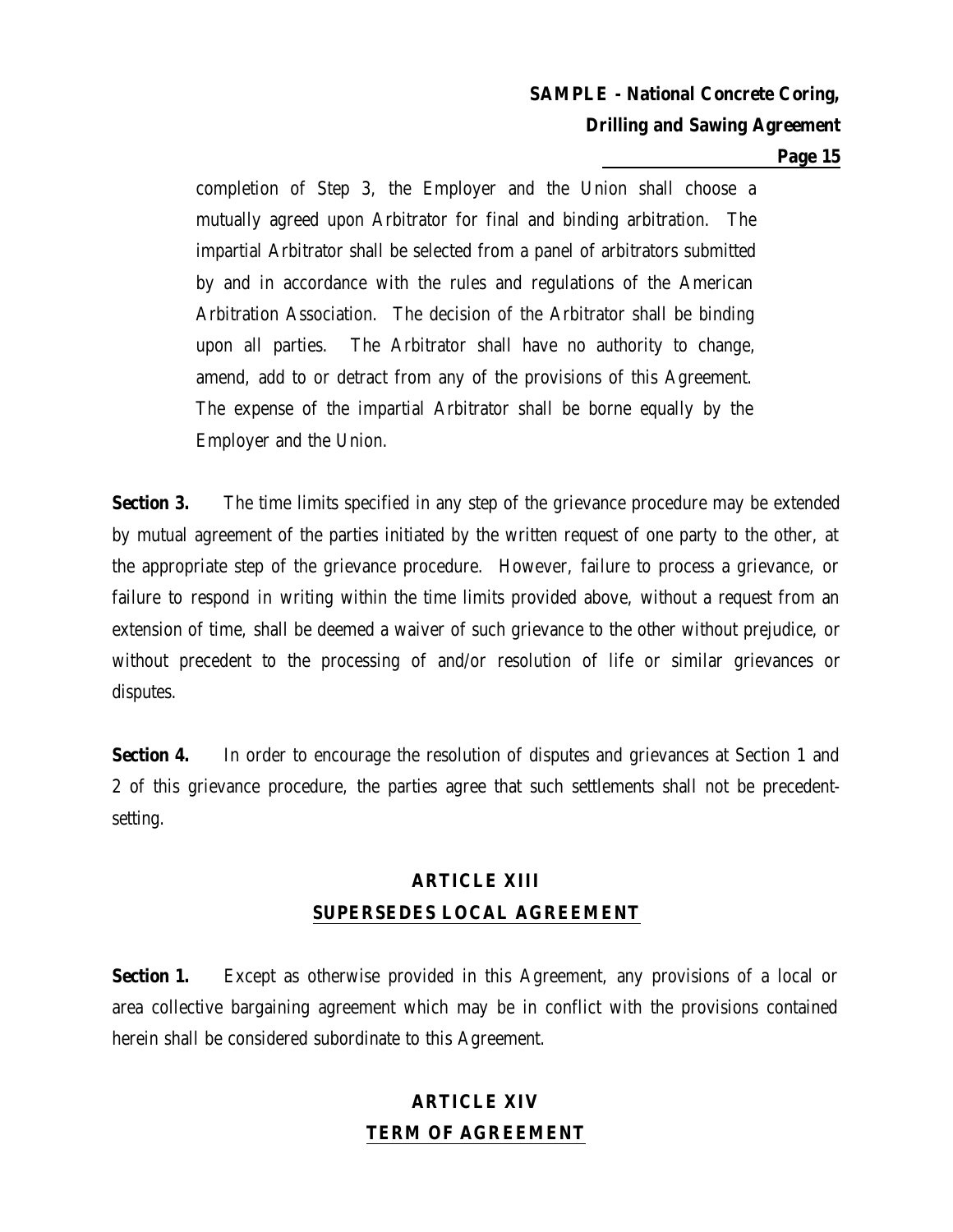### **Page 16**

This Agreement shall continue in full force and effect until one year from the date signed by the General President and General Secretary-Treasurer of the Laborers' International Union of North America, AFL-CIO, and thereafter from year to year until terminated or modified at the option of either party by written notice, no less than sixty (60) days, and no more than ninety (90) days prior to the anniversary date of this Agreement.

### **ACCEPTANCE OF AGREEMENT**

Signed this day of the set of the set of  $\frac{19}{19}$ .

### **LABORERS' INTERNATIONAL UNION FOR THE EMPLOYER: OF NORTH AMERICA, AFL-CIO**

General President Company Name

SAMPLE COPY

General Secretary-Treasurer

SAMPLE COPY SAMPLE COPY

SAMPLE COPY

Signature of Company Representative

Name and Title

**Address** 

City State Zip Code

Telephone and Fax Numbers